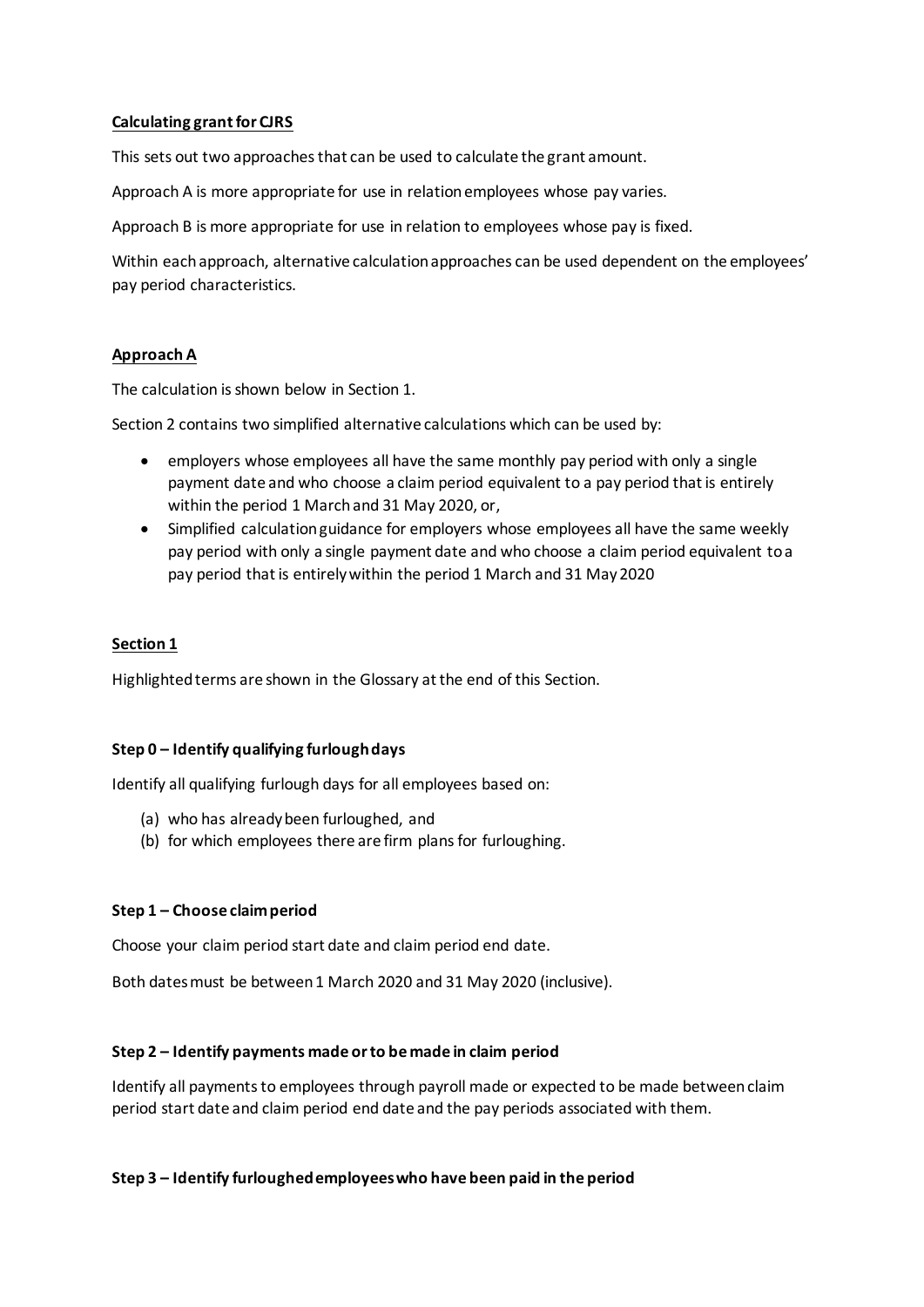For each payment identified at Step 2, identify all employees who have been or will be paid who have at least one qualifying furlough day in the pay period that relates to that payment (even if that qualifying furlough day is not between the claim period start and end date).

[Although note that an employee isn't furloughed in terms that qualify for a grant unless they are going to be furloughed for 21 days or more].

# **Step 4 – Calculate gross pay grant per employee**

For each employee identified at Step 3, the amount of grant entitlement is the lowest of (1) to (3):

- (1) Pay for the employee for the pay period x number of qualifying furlough days in pay period Number of days in pay period
- (2) Daily max gross pay amount x number of qualifying furlough days in pay period
- (3) 80% x daily reference pay x number of qualifying furlough days in pay period

## **Step 5A – Calculate Employer's NICs grant per employee**

For each employee identified at step 3, calculate the amount of employer NICs that would have been due on the outcome of step 4.

The calculation is:

If there is no employer's NIC due on the employee the amount is zero (i.e. apprentices under 25, categoryH, employees under 21, category M, and employees under 21 who can defer NI because they're already paying it in another job, category Z).

Where NICs are due and where the pay period is monthly, the secondary threshold is £719 per month for payments up to 5 April 2020 and £732 per month for payments from 6 April 2020.

Where NICs are due and where the pay period is weekly or shorter, the secondary threshold is £166 per week for payments up to 5 April 2020 and £169 per week for payments from 6 April 2020.

## **Step 5B – Restrict overall Employer's NIC grant to the amount due for the payment**

Sum all of the amounts calculated at Step 5A for a particular payment and, if the total is greater than the total employer's NICs for the payment (after employment allowance), then restrict the amount of grant to the amount of employer's NICs relating to the payment.

# **Step 6 – Calculate Employer's mandatory automatic enrolment pension contributions per employee**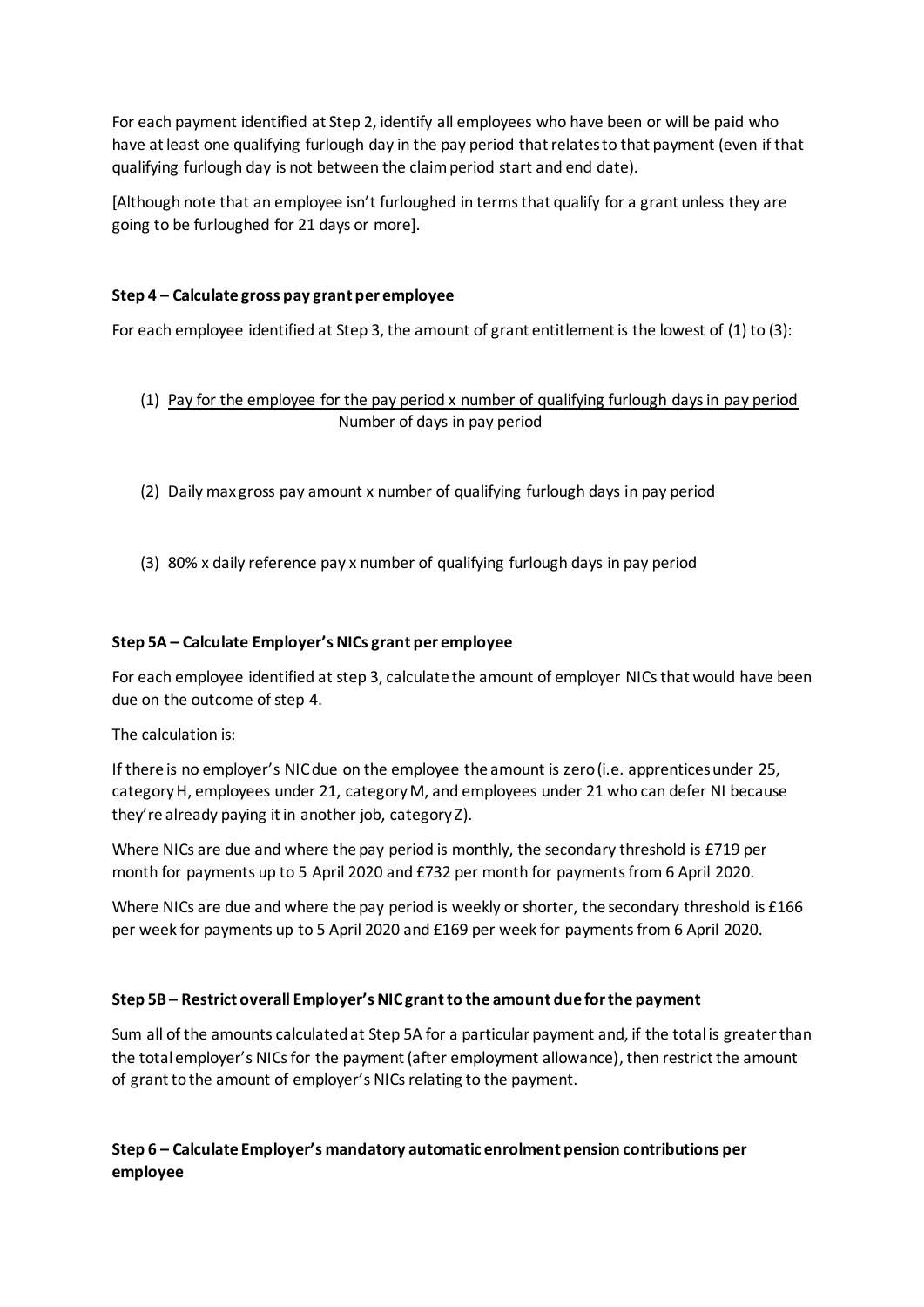For each employee identified at step 3, calculate the minimum amount of auto enrolment pension contributions that would have been due to be made on the above amounts of gross pay eligible for grant.

The calculation is:

(step 4 grant entitlement minus Lower Level of Qualifying Earnings) x 3%.

The Lower Level of Qualifying Earnings was £511 per month in 2019/20 and £520 in 2020/21 for monthly pay periods.

The Lower Level of Qualifying Earnings was £118 per week in 2019/20 and £120 per week in 2020/21.

# **Step 7 – Sum the grants in respect of gross pay, Employer's NICs and AE contributions**

Sum all of the amounts at Step 4 and Step 6 (for each employee and each payment made between claim period start date and claim period end date) and Step 5B for each payment.

## **Glossary**

A qualifying furlough day is any day for which an employee is furloughed in accordance with the guidance (no work for furloughing employer etc) including weekends and days that would normally be non-working days for the employee. A qualifying furlough day must be part of a consecutive run of at least 21 such days (or, at the point of claim, it must be intended that this will be the case).

Pay period for a particular payment is the period of work by the employee for the employer that earns

Pay includes regular payments that the employer is obliged to pay to the employee. includes wages, past overtime, fees and compulsory commission payments. However, discretionary bonus (including tips) and commission payments and non-cash payments should be excluded.

Daily max gross pay amount is [£80.65 in March, £83.34 in April, £80.65 in May][or][£81.52 per day][or][something more complex depending on pay period]

Daily reference pay is the greater of (1) total pay for 2019/20 divided by [366] and (2) the pay for the same pay period in the previous calendar year, 2019, divided by the number of days in that pay period. If the employee had commenced employment with the employer after 6 April 2019 then (1) should be total pay for 2019/20 for the employment divided by number of days between commencement and 5 April 2020. For those furloughed on or after 1 March 2020, with the employer claiming a job retention grant, the total pay and number of days should be similarly excluded to omit this period from the reference pay.

The same pay period in the previous calendar year is, for a monthly pay period, the corresponding calendar month, for a weekly pay period, or series thereof the same week number in the previous tax year to the pay period. If the pay period is a single day then this is the corresponding day in 2019, or the next working day thereafter if the same day in 2019 was a non-working day for the employee.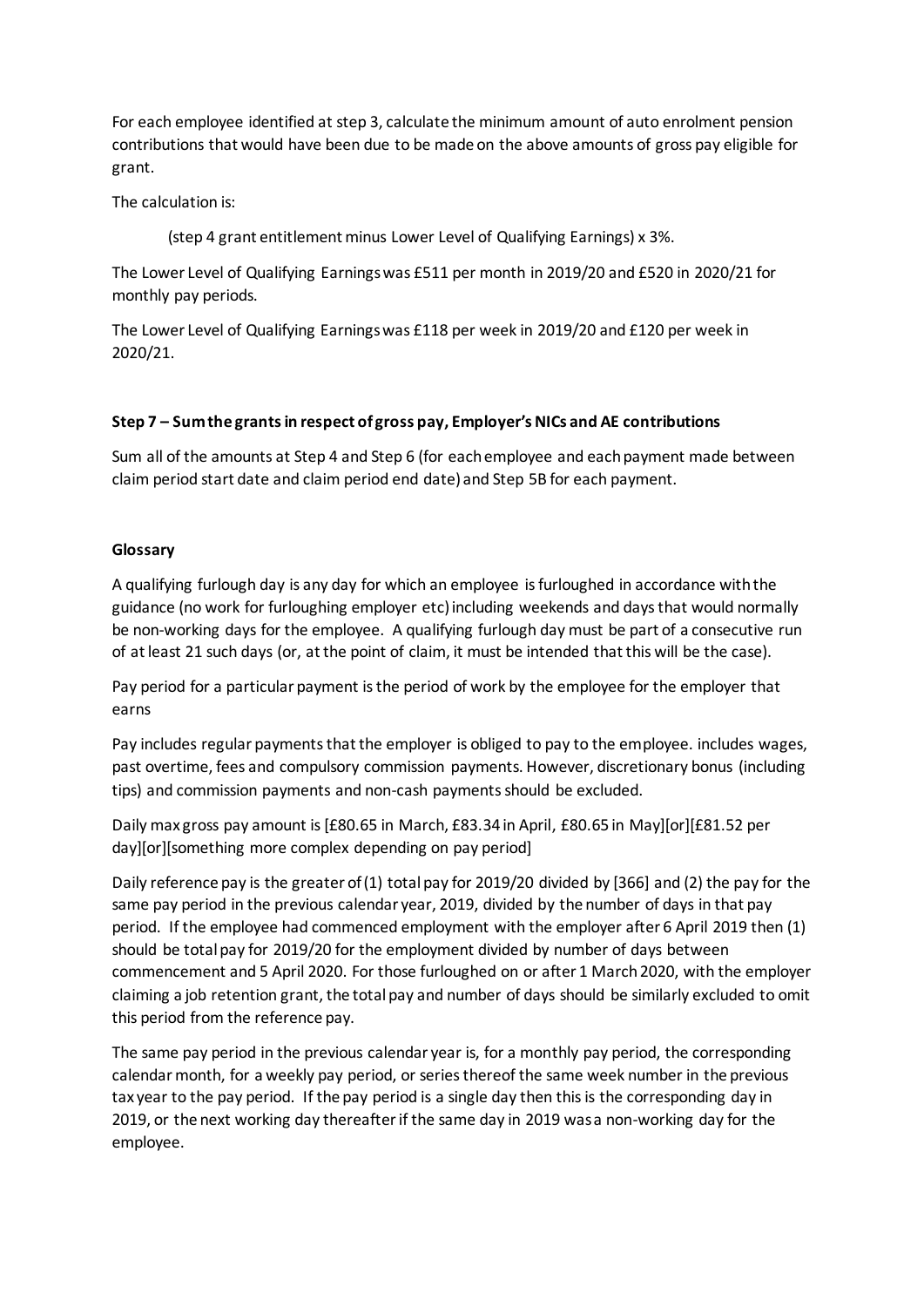# **Section 2**

Highlighted terms are shown at the end of each series of steps.

# **Simplified calculation guidance for employers whose employees all have the same monthly pay period with only a single payment date and who choose a claim period equivalent to a pay period that is entirely within the period 1 March and 31 May 2020**

### **Step 0 – Identify qualifying furlough days**

Identify all qualifying furlough days for all employees based on:

- (a) who has already been furloughed, and
- (b) for which employees there are firm plans for furloughing.

### **Step 1 – Identify furloughed employees who have been paid in the period**

Identify all employees who have been or will be paid who have at least one qualifying furlough day in the pay period.

## **Step 2 – Calculate gross pay grant per employee**

*For each employee identified at Step 1,* the amount of grant entitlement is the lowest of (1) to (3):

- (1) Pay for the employee for the month x number of qualifying furlough days in month Number of days in pay period
- (2) £2,500 x number of qualifying furlough days in month Number of days in month
- (3) 80% x monthly reference pay x number of qualifying furlough days in pay period Number of days in month

### **Step 3A – Calculate Employer's NICs grant per employee**

*For each employee identified at step 1*, calculate the amount of employer NICs that would have been due on the outcome of step 2.

The calculation is:

(step 2 grant entitlement minus NIC secondary threshold) x 13.8%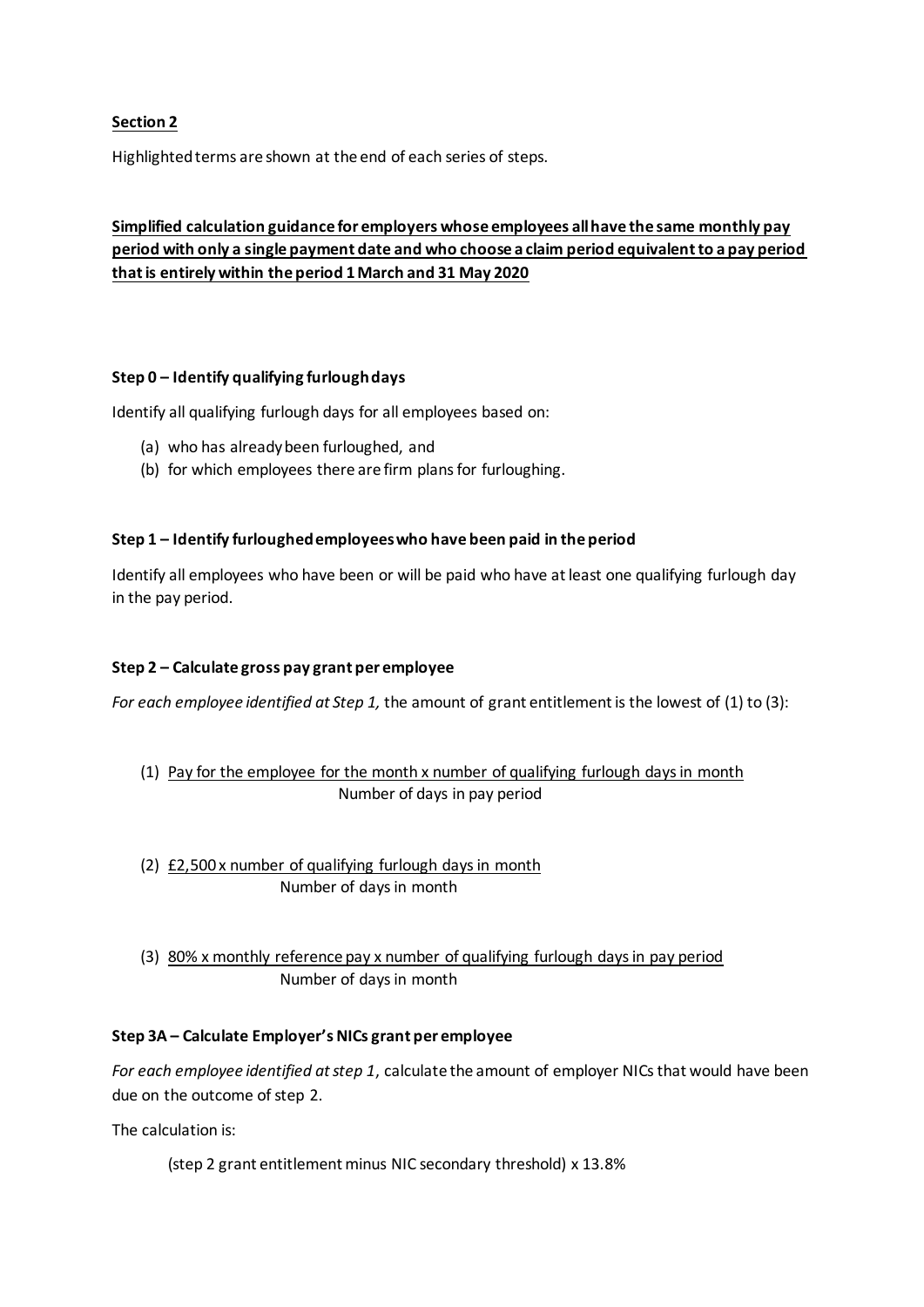If there is no employer's NIC due on the employee the amount is zero (i.e. apprentices under 25, category H, employees under 21, category M, and employees under 21 who can defer NI because they're already paying it in another job, category Z).

Where NICs are due the secondary threshold is £719 per month for payments up to 5 April 2020 and £732 per month for payments from 6 April 2020.

## **Step 3B – Restrict overall Employer's NIC grant to the amount due for the payment**

Sum all of the amounts calculated at Step 3A for a particular payment and, if the total is greater than the total employer's NICs for the payment (after employment allowance), then restrict the amount of grant to the amount of employer's NICs relating to the payment.

# **Step 4 – Calculate Employer's mandatory automatic enrolment pension contributions per employee**

*For each employee identified at step 1*, calculate the minimum amount of auto enrolment pension contributions that would have been due to be made on the above amounts of gross pay eligible for grant.

The calculation is:

(step 2 grant entitlement minus Lower Level of Qualifying Earnings) x 3%.

The Lower Level of Qualifying Earnings was £511 per month in 2019/20 and £520 in 2020/21 for monthly pay periods.

## **Step 5 – Sum the grants in respect of gross pay, Employer's NICs and AE contributions**

Sum all of the amounts at Step 2 and Step 4 (for each employee and each payment made between claim period start date and claim period end date) and Step 3B for each payment.]

### **Glossary**

### **Definitions as in Section 1 except:**

Monthly reference pay is the greater of (1) total pay for 2019/20 divided by 12 and (2) the pay for the same month in the previous calendar year, 2019. If the employee had commenced employment with the employer after 6 April 2019 then (1) should be total pay for 2019/20 for the employment divided by number of months between commencement and 5 April 2020. For those furloughed on or after 1 March 2020, with the employer claiming a job retention grant, the total pay and number of weeks should be similarly excluded to omit this period from the reference pay.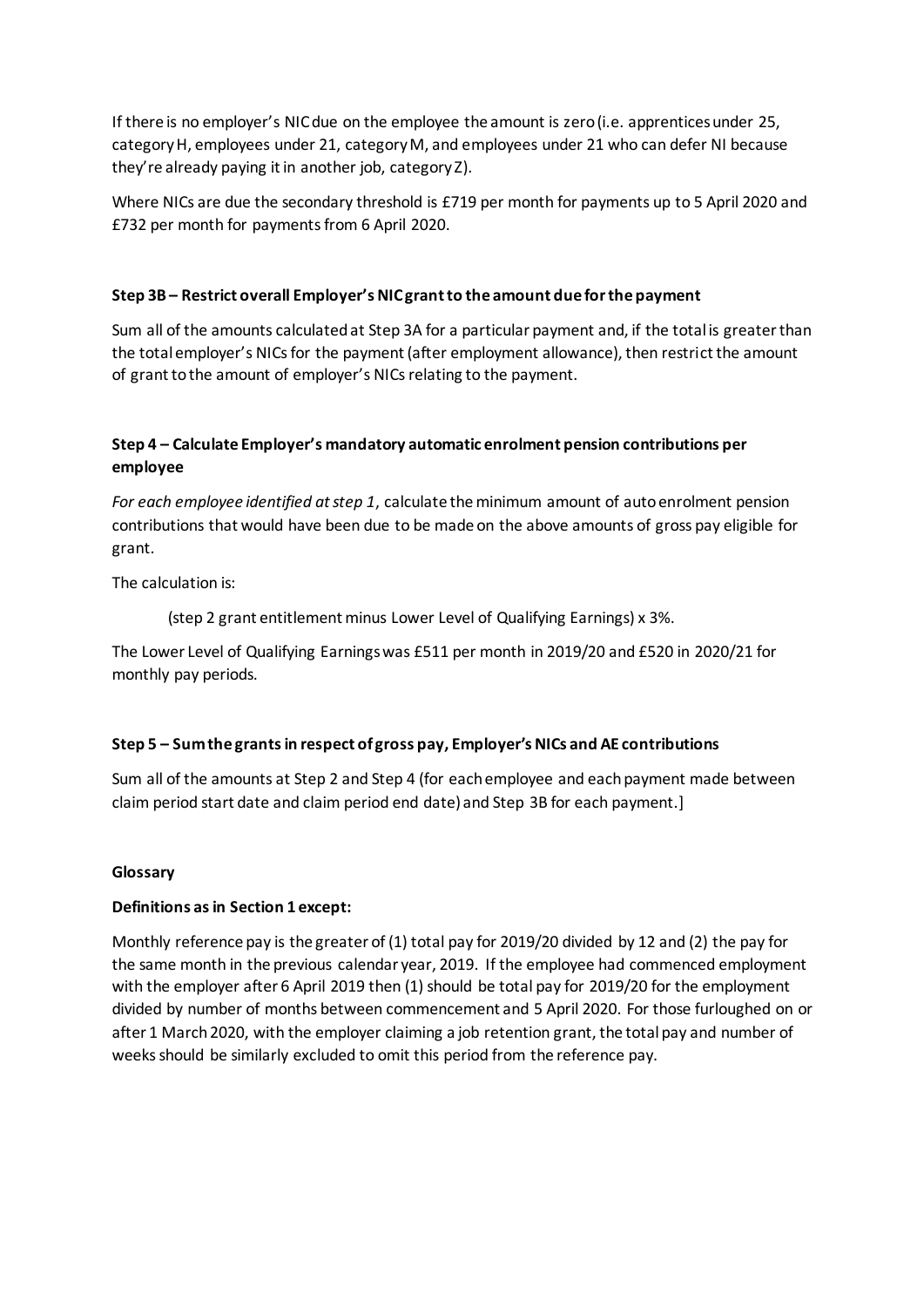# **Step 0 – Identify qualifying furlough days**

Identify all qualifying furlough days for all employees based on:

- (a) who has already been furloughed, and
- (b) for which employees there are firm plans for furloughing.

# **Step 1 – Identify furloughed employees who have been paid in the period**

Identify all employees who have been or will be paid who have at least one qualifying furlough day in the pay period.

# **Step 2 – Calculate gross pay grant per employee**

*For each employee identified at Step 1,* the amount of grant entitlement is the lowest of (1) to (3):

- (1) Pay for the employee for the week x number of qualifying furlough days in pay period 7 **7** 7
- (2) [£576] x number of qualifying furlough days in week

7

(3) 80% x weekly reference pay x number of qualifying furlough days in week 7

## **Step 3A – Calculate Employer's NICs grant per employee**

*For each employee identified at step 1*, calculate the amount of employer NICs that would have been due on the outcome of step 2.

The calculation is:

(step 2 grant entitlement minus NIC secondary threshold) x 13.8%

If there is no employer's NIC due on the employee the amount is zero (i.e. apprentices under 25, category H, employees under 21, category M, and employees under 21 who can defer NI because they're already paying it in another job, category Z).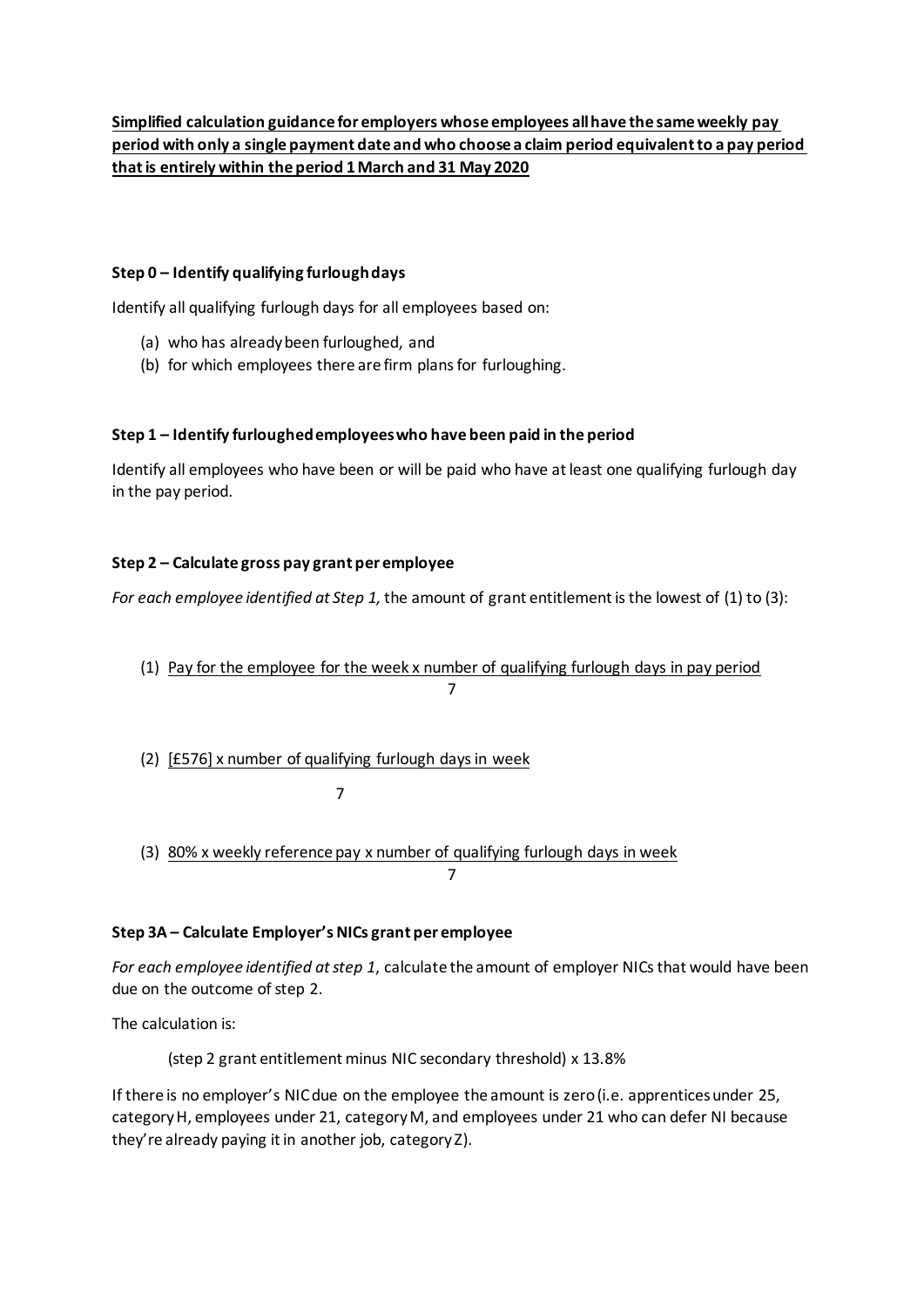Where NICs are due and where the pay period is weekly or shorter, the secondary threshold is £166 per week for payments up to 5 April 2020 and £169 per week for payments from 6 April 2020.

## **Step 3B – Restrict overall Employer's NIC grant to the amount due for the payment**

Sum all of the amounts calculated at Step 3A for a particular payment and, if the total is greater than the total employer's NICs for the payment (after employment allowance), then restrict the amount of grant to the amount of employer's NICs relating to the payment.

# **Step 4 – Calculate Employer's mandatory automatic enrolment pension contributions per employee**

*For each employee identified at step 1*, calculate the minimum amount of auto enrolment pension contributions that would have been due to be made on the above amounts of gross pay eligible for grant.

The calculation is:

(step 2 grant entitlement minus Lower Level of Qualifying Earnings) x 3%.

The Lower Level of Qualifying Earnings was £118 per week in 2019/20 and £120 per week in 2020/21.

# **Step 5 – Sum the grants in respect of gross pay, Employer's NICs and AE contributions**

Sum all of the amounts at Step 2 and Step 4 (for each employee and each payment made between claim period start date and claim period end date) and Step 3B for each payment.

## **Glossary**

## **Definitions as in Section 1, except:**

Weekly reference pay is the greater of (1) total pay for 2019/20 divided by [52][366/7] and (2) the pay for the same week number in the previous tax year to the pay period. If the employee had commenced employment with the employer after 6 April 2019 then (1) should be total pay for 2019/20 for the employment divided by number of weeks between commencement and 5 April 2020. For those furloughed on or after 1 March 2020, with the employer claiming a job retention grant, the total pay and number of weeks should be similarly excluded to omit this period from the reference pay.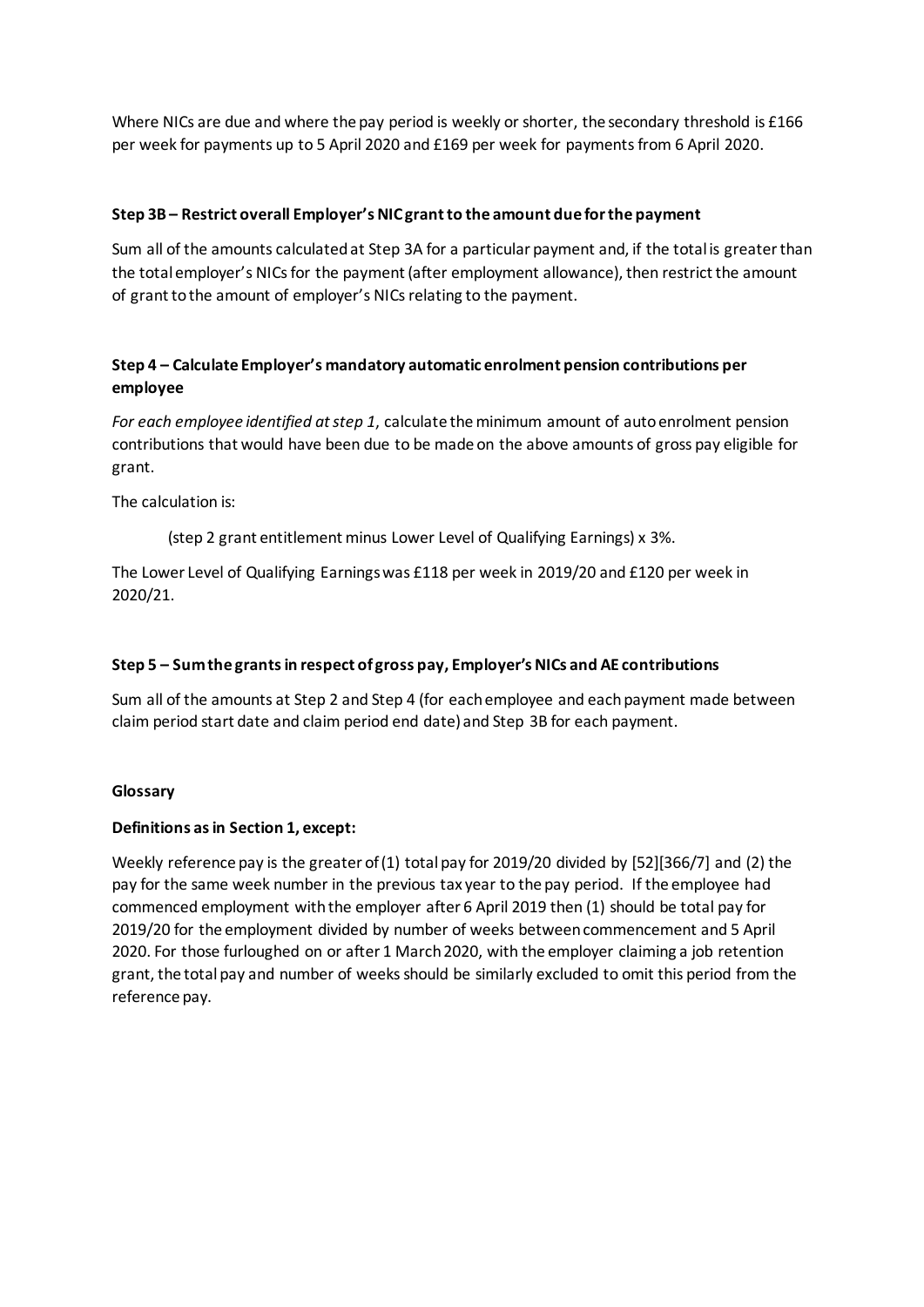# **Approach B**

Calculations for employees with regular monthly and weekly pay periods are presented below.

### **Employees paid with a monthly regular pay period**

### **Step 0 – Identify qualifying furlough days**

Identify all qualifying furlough days for all employees based on:

- (c) who has already been furloughed, and
- (d) for which employees there are firm plans for furloughing.

### **Step 1 – Identify furloughed employees who have been paid in the period**

Identify all employees who have been or will be paid who have at least one qualifying furlough day in the pay period.

### **Step 2 – Calculate gross pay grant per employee**

*For each employee identified at Step 1,* the amount of grant entitlement is the lowest of (1) to (3):

- (4) Pay for the employee for the month x number of qualifying furlough days in month Number of days in pay period
- (5)  $E2,500x$  number of qualifying furlough days in month Number of days in month
- (6) 80% x monthly reference pay x number of qualifying furlough days in pay period Number of days in month

## **Step 3A – Calculate Employer's NICs grant per employee**

*For each employee identified at step 1*, calculate the amount of employer NICs that would have been due on the outcome of step 2.

The calculation is:

(step 2 grant entitlement minus NIC secondary threshold) x 13.8%

If there is no employer's NIC due on the employee the amount is zero (i.e. apprentices under 25, category H, employees under 21, category M, and employees under 21 who can defer NI because they're already paying it in another job, category Z).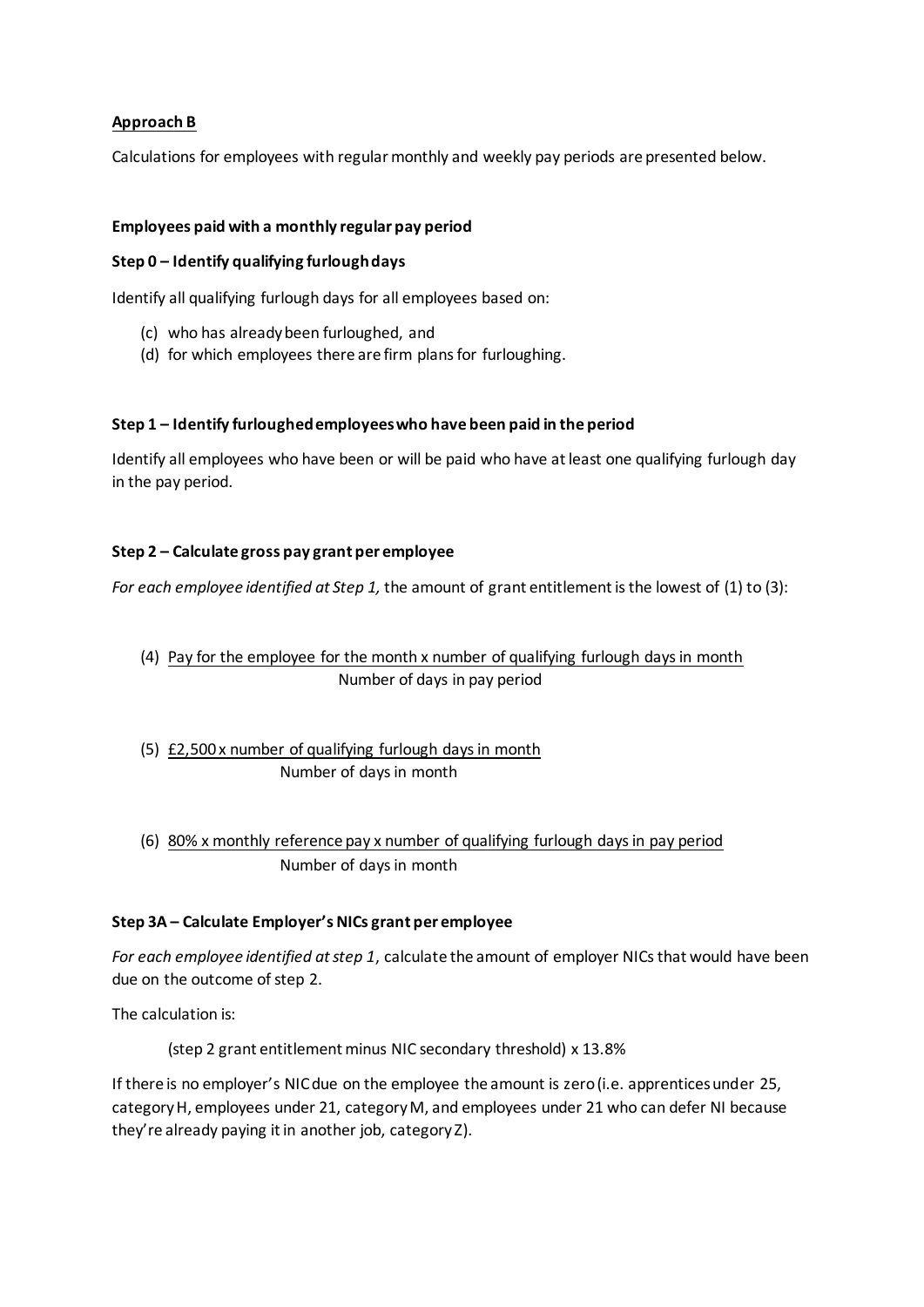Where NICs are due the secondary threshold is £719 per month for payments up to 5 April 2020 and £732 per month for payments from 6 April 2020.

### **Step 3B – Restrict overall Employer's NIC grant to the amount due for the payment**

Sum all of the amounts calculated at Step 3A for a particular payment and, if the total is greater than the total employer's NICs for the payment (after employment allowance), then restrict the amount of grant to the amount of employer's NICs relating to the payment.

# **Step 4 – Calculate Employer's mandatory automatic enrolment pension contributions per employee**

*For each employee identified at step 1*, calculate the minimum amount of auto enrolment pension contributions that would have been due to be made on the above amounts of gross pay eligible for grant.

The calculation is:

(step 2 grant entitlement minus Lower Level of Qualifying Earnings) x 3%.

The Lower Level of Qualifying Earnings was £511 per month in 2019/20 and £520 in 2020/21 for monthly pay periods.

## **Step 5 – Sum the grants in respect of gross pay, Employer's NICs and AE contributions**

Sum all of the amounts at Step 2 and Step 4 (for each employee and each payment made between claim period start date and claim period end date) and Step 3B for each payment.]

### **Glossary**

### **Definitions as in Section 1 except:**

Monthly reference pay is the pay for the pay in last full monthly pay period for the employee up to 28 February (inclusive). If employee had not had a full monthly pay period with the employer up to 28 February, but rather a partial pay period, i.e. covering less than a month, this payment should be grossed up. In these cases weekly reference pay would be equal to the pay up to the 28 Feb (inclusive) divided by number of days covered by this pay, times the number of days in the month.

### **Employees paid with a weekly regular pay period**

### **Step 0 – Identify qualifying furlough days**

Identify all qualifying furlough days for all employees based on:

- (a) who has already been furloughed, and
- (b) for which employees there are firm plans for furloughing.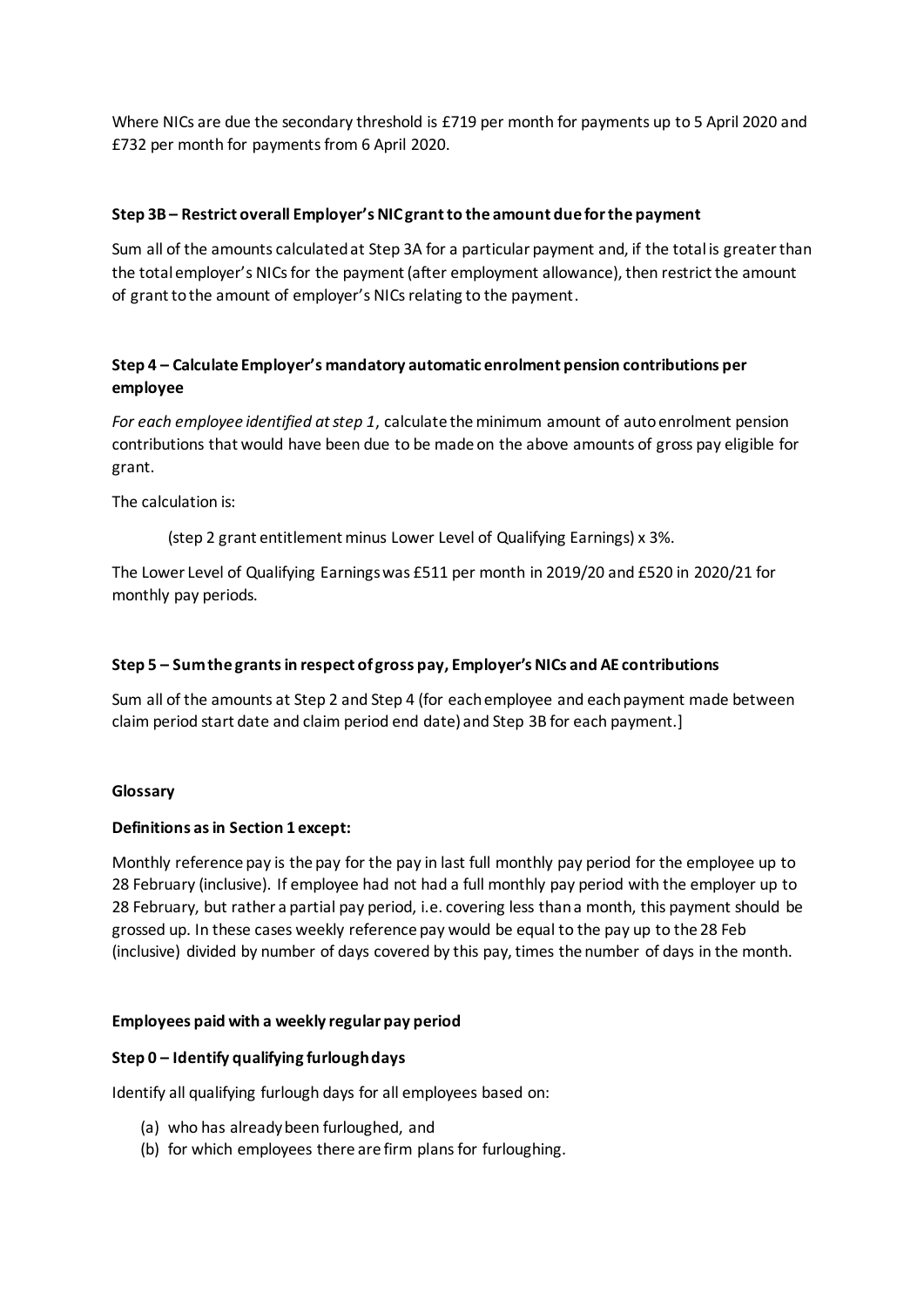# **Step 1 – Identify furloughed employees who have been paid in the period**

Identify all employees who have been or will be paid who have at least one qualifying furlough day in the pay period.

# **Step 2 – Calculate gross pay grant per employee**

*For each employee identified at Step 1,* the amount of grant entitlement is the lowest of (1) to (3):

(4) Pay for the employee for the week x number of qualifying furlough days in pay period 7 **7** 7

(5) [£576] x number of qualifying furlough days in week

7

(6) 80% x weekly reference pay x number of qualifying furlough days in week

## **Step 3A – Calculate Employer's NICs grant per employee**

*For each employee identified at step 1*, calculate the amount of employer NICs that would have been due on the outcome of step 2.

7

The calculation is:

(step 2 grant entitlement minus NIC secondary threshold) x 13.8%

If there is no employer's NIC due on the employee the amount is zero (i.e. apprentices under 25, category H, employees under 21, category M, and employees under 21 who can defer NI because they're already paying it in another job, category Z).

Where NICs are due and where the pay period is weekly or shorter, the secondary threshold is £166 per week for payments up to 5 April 2020 and £169 per week for payments from 6 April 2020.

## **Step 3B – Restrict overall Employer's NIC grant to the amount due for the payment**

Sum all of the amounts calculated at Step 3A for a particular payment and, if the total is greater than the total employer's NICs for the payment (after employment allowance), then restrict the amount of grant to the amount of employer's NICs relating to the payment.

# **Step 4 – Calculate Employer's mandatory automatic enrolment pension contributions per employee**